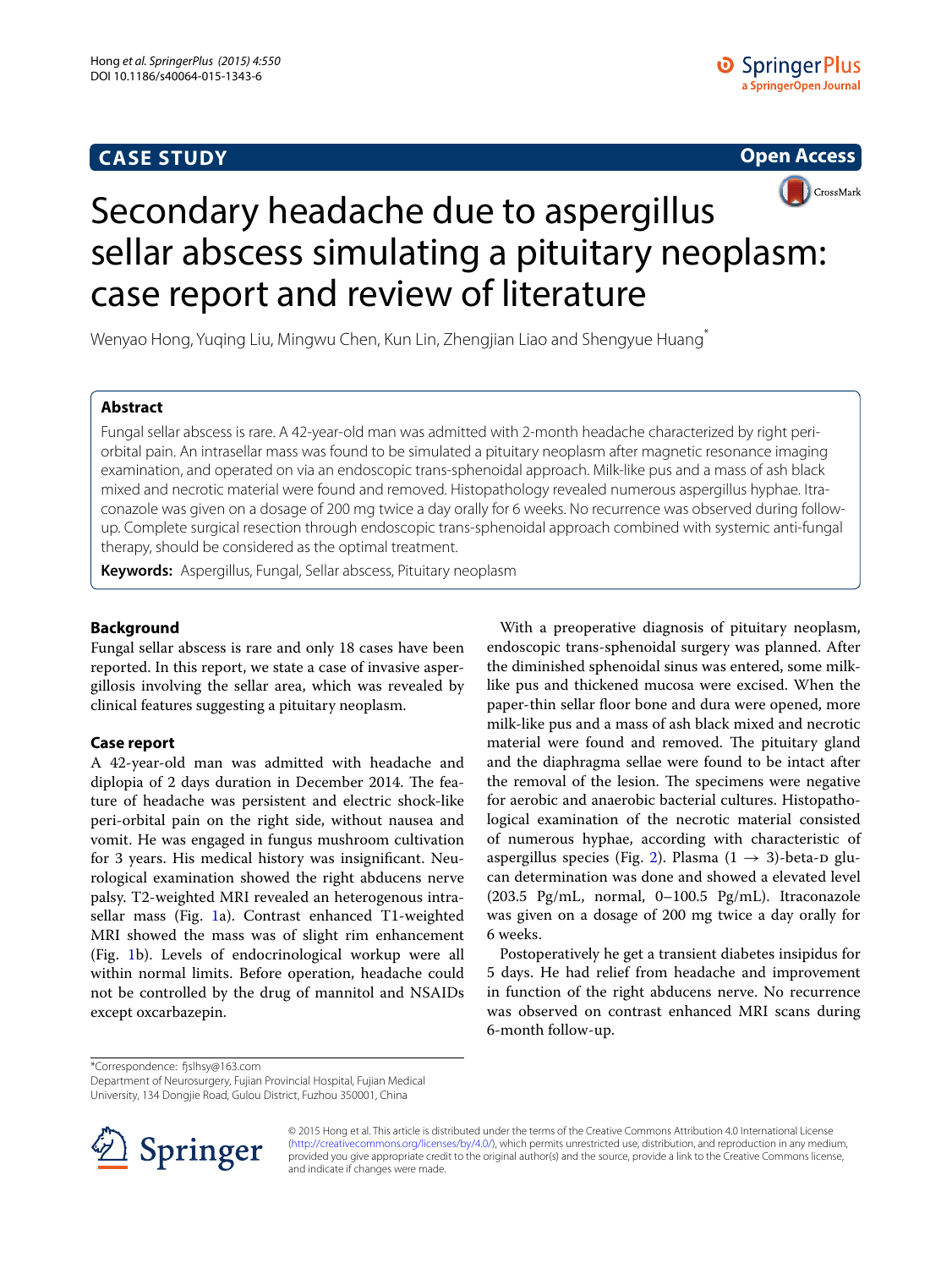

<span id="page-1-0"></span>



<span id="page-1-1"></span>sellar mass showing fungal organisms with septate hyphae and spores, which was consistent with aspergillus

## **Discussion**

The major pathogen of fungal sellar abscess is aspergillus species. Aspergillus are ubiquitous fungi found in soil and organic materials and can establish saprophytic growth within the respiratory tract after inhalation. The organism can become pathogenic under anaerobic conditions. In our case, the patient had been engaging in fungus mushroom cultivation for 3 years, which may be a cause of sellar aspergillosis, since there was no significant medical history.

Preoperative diagnosis of fungal sellar abscess is difficult (Larrañaga et al. [1989\)](#page-2-0). The presenting symptoms are usually identical to the symptoms in patients with pituitary neoplasm. Headache is the most commonly reported symptom. It is related with tumor extension and intrasellar pressure, sellar structures, patient predisposition, familial history, and functional disturbance within the hypothalamo-pituitary axis (Gondim et al. [2009](#page-2-1)). In our case, headache was characterized by electric shock-like periorbital pain and sensitive to oxcarbazepin, may be caused by invasion to the cavernous sinus and compression on ophthalmic branch of trigeminal nerve. Additionally, there are several complications such as diplopia (Ahmadzai et al. [2013](#page-2-2); Fuchs et al. [1985;](#page-2-3) Iplikcioglu et al. [2004](#page-2-4); Li et al. [2008](#page-2-5); Petrick et al. [2003](#page-2-6); Scanarini et al. [1991\)](#page-2-7), visual deterioration (Ahmadzai et al. [2013;](#page-2-2) Endo et al. [2001;](#page-2-8) Goldhammer et al. [1974](#page-2-9); Kalayci and Cevik [2014;](#page-2-10) Lee et al. [2000](#page-2-11); Liu et al. [2013;](#page-2-12) Pinzer et al. [2006](#page-2-13); Scanarini et al. [1991\)](#page-2-7), and endocrinological abnormality (Li et al. [2008\)](#page-2-5). None was feverish before admitted to hospital. However, MRI examination may help preoperative diagnosis of sellar abscess. T2-weighted MRI image showing a regular hypo-intense zone into the hyper-intense process, may correspond to iron accumulation and be specific to aspergillus infection (Boutarbouch et al. [2009;](#page-2-14) Kurita et al. [1995](#page-2-15); Li et al. [2008](#page-2-5); Petrick et al. [2003\)](#page-2-6). Contrast enhanced T1-weighted MRI showed the mass was of slight rim enhancement (Li et al. [2008](#page-2-5); Petrick et al. [2003;](#page-2-6) Vijayvargiya et al. [2013](#page-2-16)), which may suggest a chronic inflammation.